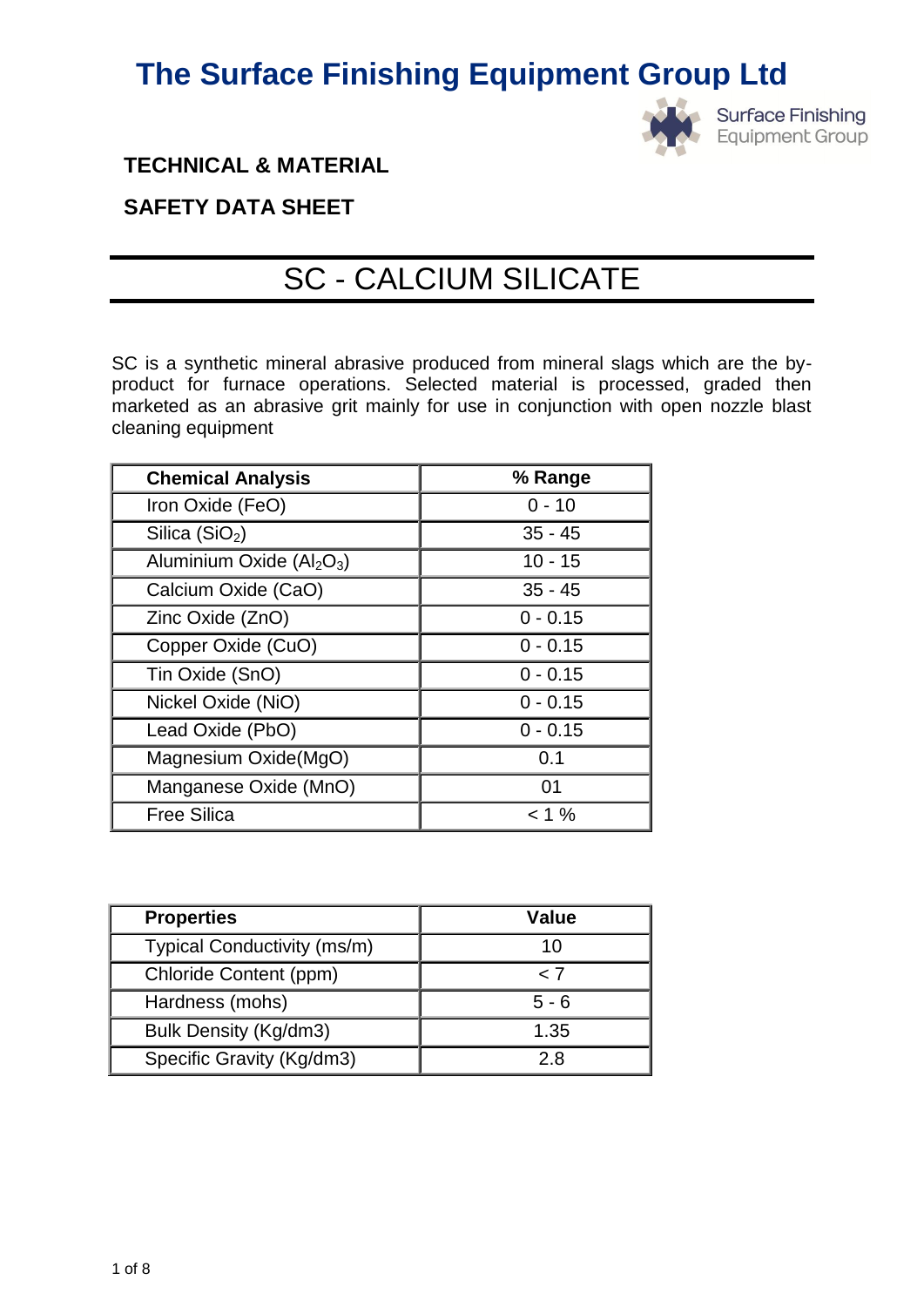

### **Current Legislation**

The use of materials likely to cause silicosis, such as natural silica sand and ground quartz type rocks, is restricted or completely banned in most industrial countries. The risk of contracting silicosis by inhaling the respirable dust produced from these materials in blast cleaning is high and silica sand is prohibited in:

**U.K. -**The Control of Substances Hazardous to Health Regulations 1999. Statutory Instrument No. 437.

**Belgium -**Royal Decree, 22.10.64 Netherlands - Zandstraal besluit, Stb 434 France - Decree 558, 6.6.69

**Germany** - Order on Hazardous Working Materials (T.RgS503).

**Physical Properties** -Non inflammable, non hydroscopic angular grit.

| <b>Product</b> | <b>Grain Size</b><br>mm | <b>Average Max</b><br><b>Profile on Mild</b><br>Steel #<br>R max microns | <b>Cleanliness</b><br><b>Standard</b><br><b>Attainable</b><br>On Mild<br>Steel * | <b>Typical Uses</b>                                                                                                               |
|----------------|-------------------------|--------------------------------------------------------------------------|----------------------------------------------------------------------------------|-----------------------------------------------------------------------------------------------------------------------------------|
| <b>SC</b>      | $0.6 - 0.1$             | <b>NA</b>                                                                | <b>NA</b>                                                                        | Cleaning of ornate<br>buildings, preserving<br>detailed features. Also<br>suitable for cleaning wood,<br>minimising grain damage. |

# Equivalent to International Standard ISO 8503-1 (1988) and BS 7079 Part C1 (1989) Surface roughness category as determined by the comparator gauge.

\* Indications of average maximum profile, R max, and cleanliness are based on test results obtained under controlled conditions on new mild steel plate with intact mill scale. Because of the large number of variables encountered in site conditions the user must satisfy himself as to the suitability of the abrasive for his particular purpose.

**Standards -**All our abrasives conform to the relevant part (i.e. non-metallic type) of International Standards Organisation specifications ISO 11126 and British Standard specification BS 7079 part F excepting that our particle size ranges for some grades differ from the ranges quoted in the standard.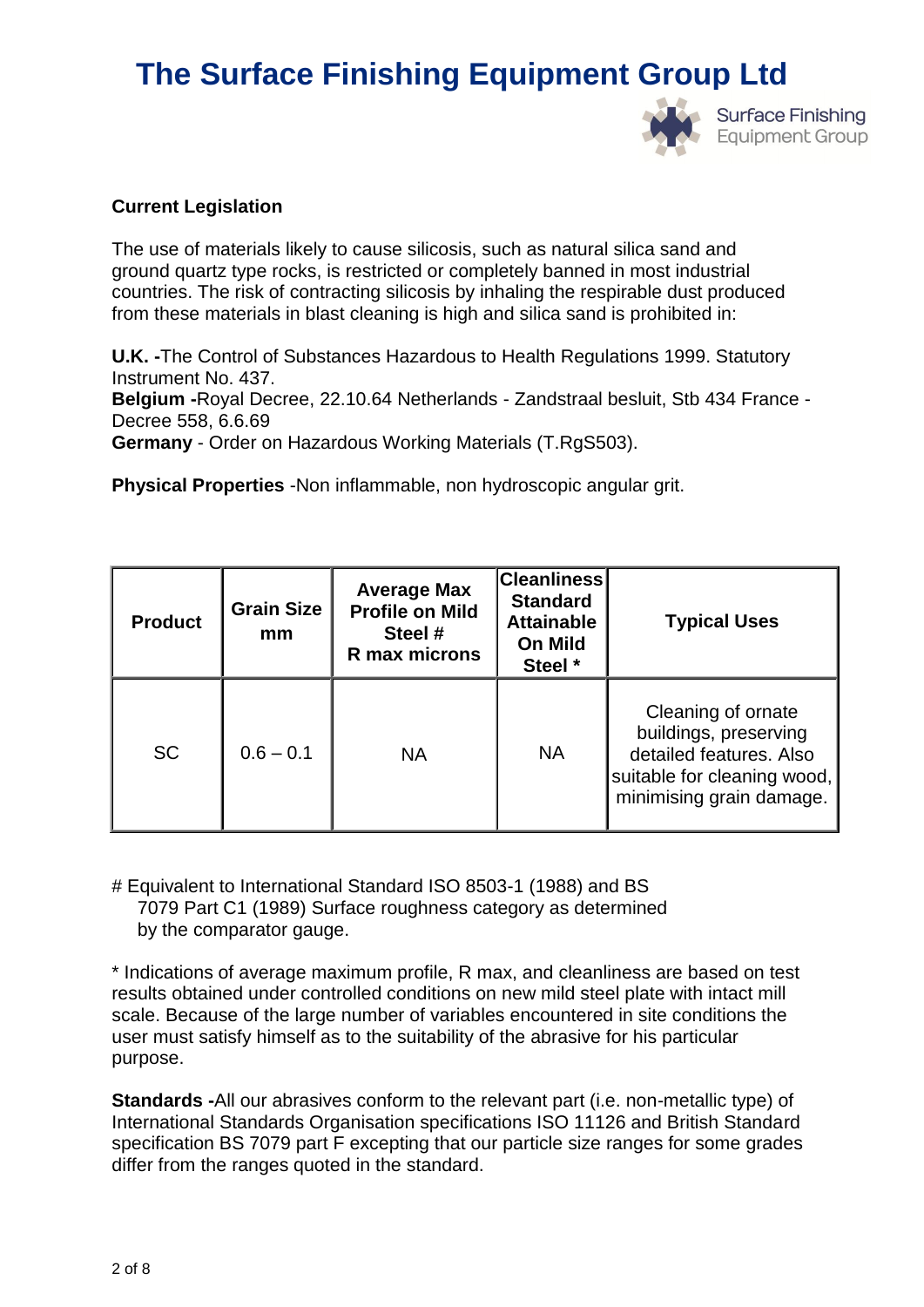

### **MATERIAL HEALTH AND SAFETY DATA SHEET**

# SC - CALCIUM SILICATE

| <b>Product and Reference:</b> | <b>SC</b>                                                                                                                                                                                           |  |  |
|-------------------------------|-----------------------------------------------------------------------------------------------------------------------------------------------------------------------------------------------------|--|--|
|                               | Calcium Silicate Synthetic Mineral                                                                                                                                                                  |  |  |
| Date of Issue:                | 08/08/2013                                                                                                                                                                                          |  |  |
|                               |                                                                                                                                                                                                     |  |  |
| 1.                            | <b>IDENTIFICATION OF THE PREPARATION AND COMPANY</b>                                                                                                                                                |  |  |
|                               |                                                                                                                                                                                                     |  |  |
| Company:                      | The Surface Finishing Equipment Group Ltd                                                                                                                                                           |  |  |
| <b>Product Code:</b>          | SC                                                                                                                                                                                                  |  |  |
| <b>Intended Use:</b>          | Abrasive Blasting Media                                                                                                                                                                             |  |  |
| Name and full address:        | The Surface Finishing Equipment Group Ltd                                                                                                                                                           |  |  |
|                               | Comprising:                                                                                                                                                                                         |  |  |
|                               | Hogg Blasting & Finishing Equipment Ltd<br>Unit 10 Armstrong Road, Armstrong Industrial Estate, Washington,<br>Tyne & Wear, United Kingdom, NE37 1PR.<br>Tel. (0191) 415 3030   Fax (0191) 415 5345 |  |  |
|                               | <b>AND</b>                                                                                                                                                                                          |  |  |
|                               | Abraclean Ltd<br>Ann Street, Stockport, Cheshire. SK5 7PP<br>Tel: (0161) 480 8087  Fax: (0161) 480 4424                                                                                             |  |  |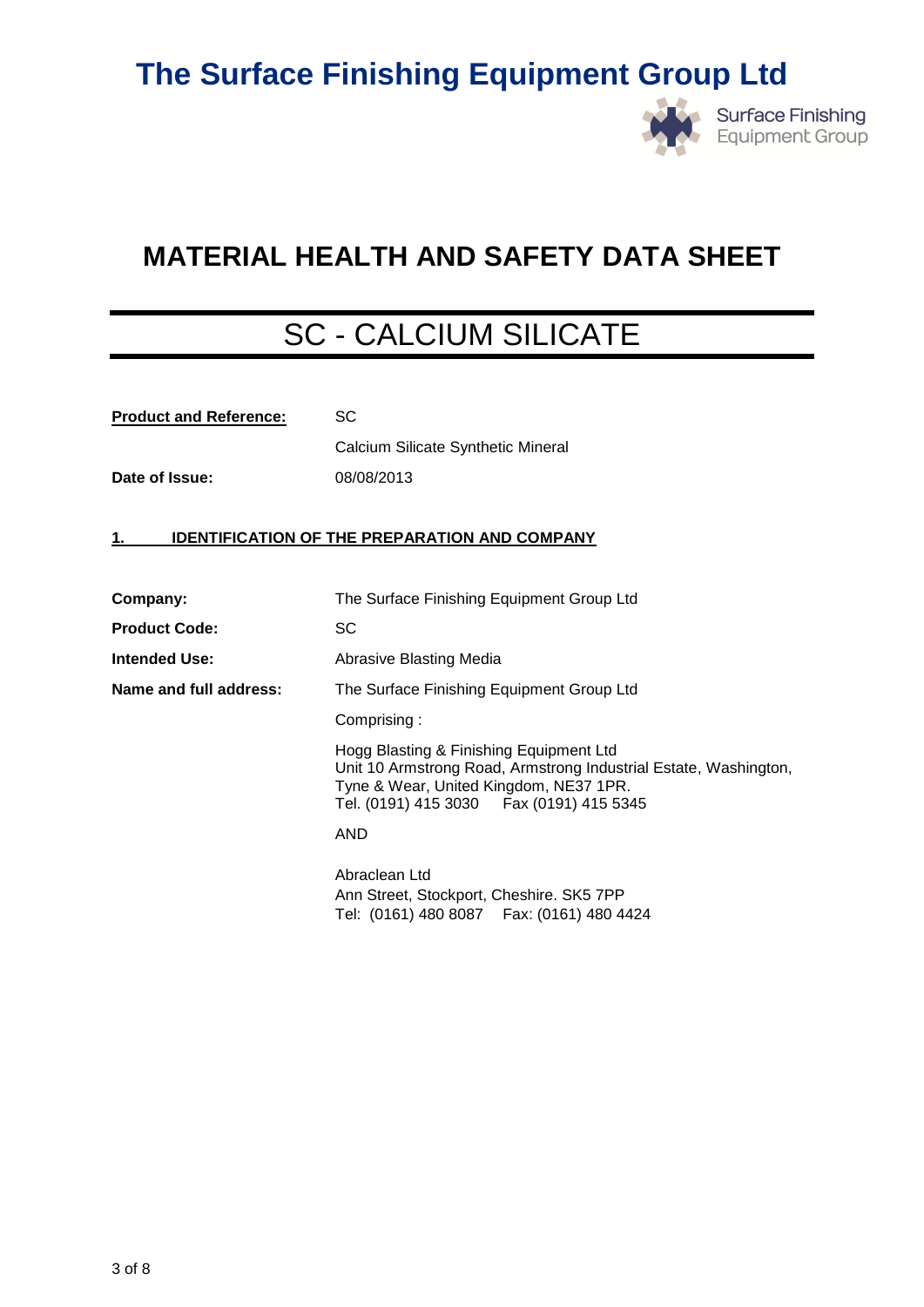

### **2. COMPOSITION / INFORMATION ON COMPONENTS**

Hazardous Components in Product under EC – no hazardous components. The material is a synthetic mineral with a strongly bonded matrix structure of different elements produced by quenching molten slag into cold water.

| <b>Chemical Analysis</b> | % Range    |
|--------------------------|------------|
| Iron Oxide (FeO)         | $0 - 10$   |
| Silica (SiO2)            | $35 - 45$  |
| Aluminium Oxide (Al2O3)  | $10 - 15$  |
| Calcium Oxide (CaO)      | $35 - 45$  |
| Zinc Oxide (ZnO)         | $0 - 0.15$ |
| Copper Oxide (CuO)       | $0 - 0.15$ |
| Tin Oxide (SnO)          | $0 - 0.15$ |
| Nickel Oxide (NiO)       | $0 - 0.15$ |
| Lead Oxide (PbO)         | $0 - 0.15$ |
| Magnesium Oxide(MgO)     | 0.1        |
| Manganese Oxide (MnO)    | 01         |
| Free Silica              | < 1 %      |

All other elements are trace elements. There is analytically no free silica in this product.

#### **3. HAZARD IDENTIFICATION**

| Main Hazards                | Dust from handling operations                         |
|-----------------------------|-------------------------------------------------------|
| Health Effects - Eyes       | Dust may cause slight transient irritation.           |
| Health Effects - Skin       | Repeated or prolonged contact may produce irritation. |
| Health Effects - Ingestion  | None known                                            |
| Health Effects - Inhalation | Exposure to dust may have the following effects:-     |
|                             | irritation of nose, throat and respiratory tract,     |

#### **4. FIRST AID MEASURES**

#### **General:**

In all cases of doubt, or when symptoms persist, seek medical attention. Never give anything by mouth to an unconscious person.

#### **Inhalation:**

Remove to fresh air, keep the patient warm and at rest. If breathing is irregular or stopped, administer artificial respiration. Give nothing my mouth. If unconscious, place in the recovery position and seek medical advice.

#### **Skin Contact:**

Remove contaminated clothing. Wash skin thoroughly with soap and water or use a proprietary skin cleaner.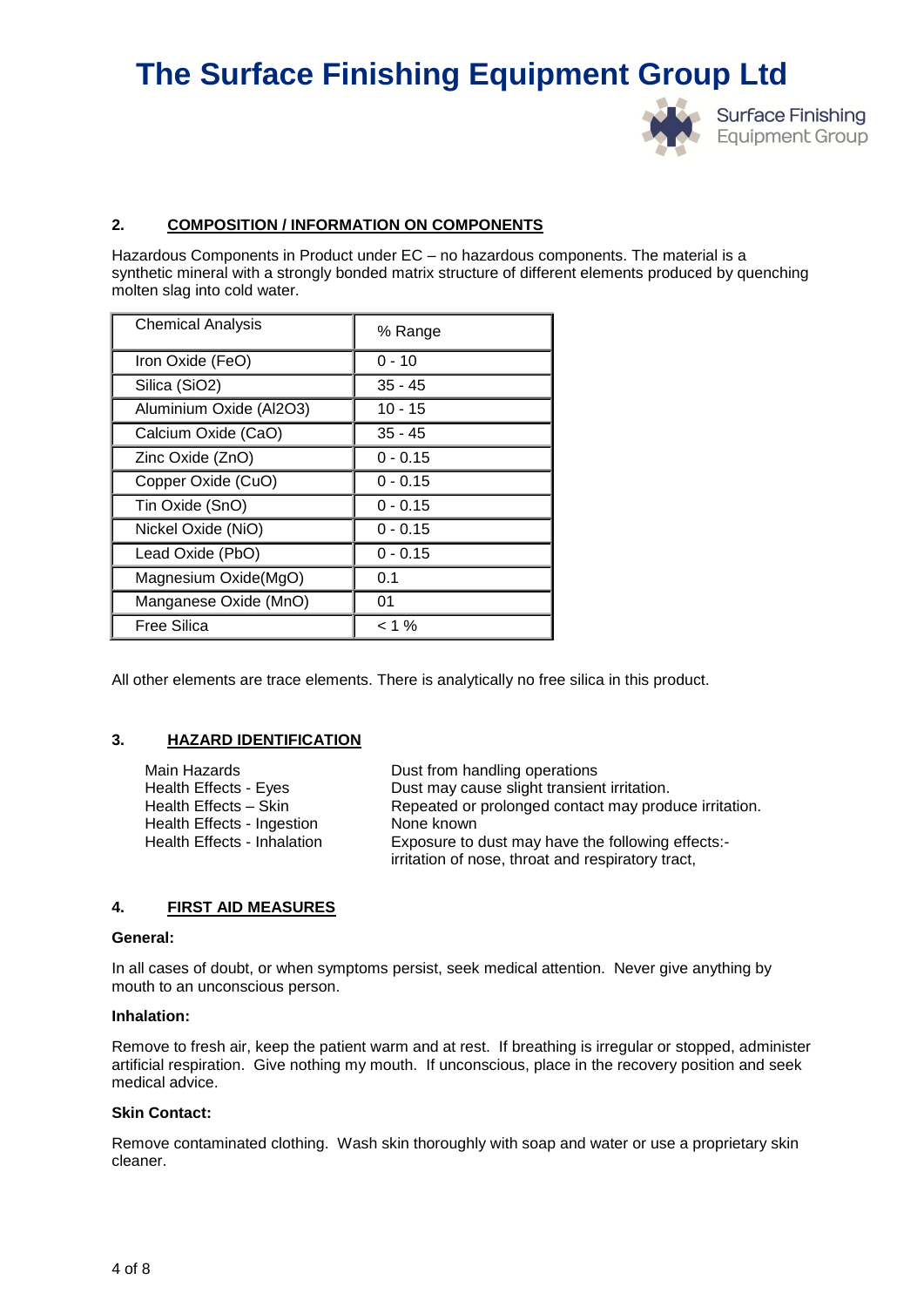

#### **Ingestion**:

Mouth rinse and give water to drink.

**Eye:**

Eye wash with plenty of water.

### **5. FIRE FIGHTING MEASURES**

**Extinguishing media:** Water

#### **6. ACCIDENTAL RELEASE MEASURES**

#### **Recovery measures:**

Product can be swept up dry or wet. Personnel should use appropriate personal protective equipment particularly if material is in powder form and dry.

### **7. HANDLING AND STORAGE**

**Handling:** Avoid breathing dust and spillage whilst handling.

The Manual Handling Operations Regulations may apply to the handling of bags when carrying out assessments.

#### **Storage:**

The storage and use of this product is not subject to any requirements but it should be kept dry where this is important for further process use.

#### **8. EXPOSURE CONTROLS /PERSONAL PROTECTION**

#### **General:**

- Persons with a history of asthma, allergies or chronic or recurrent respiratory disease should only be employed in processes in which this product is used under supervision.
- Persons with a history of skin sensitisation problems should only be employed in processes in which this product is used under appropriate medical supervision.

### **Engineering Measures:**

Provide adequate ventilation. Where reasonably practicable this should be achieved by the use of local exhaust ventilation and good general extraction during process use.

#### **Occupational Exposure Standards:**

| 1. Total dust      | Less than 10 mg per cubic metre 8h TWA |
|--------------------|----------------------------------------|
| 2. Respirable dust | Less than 4 mg per cubic metre 8h TWA  |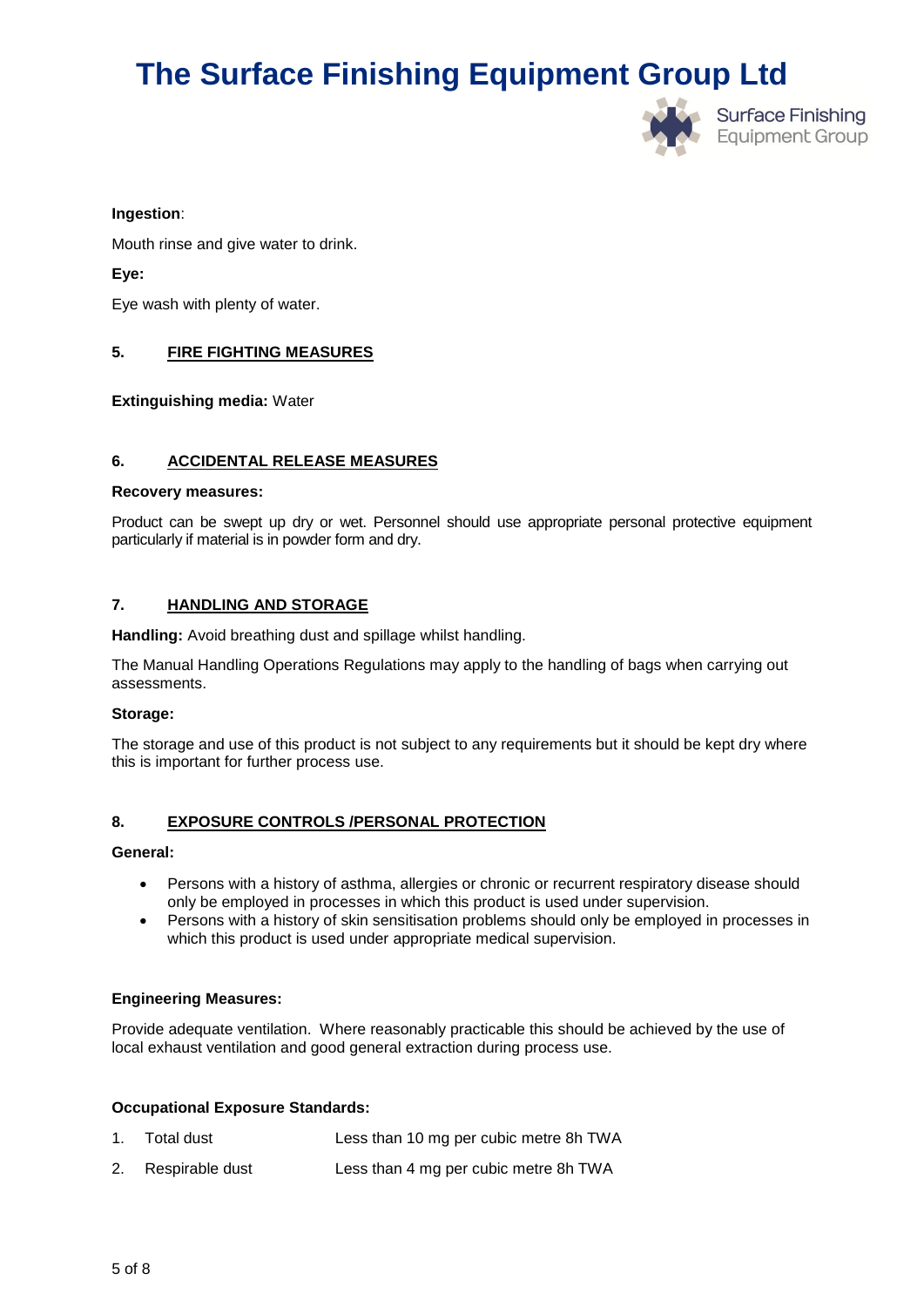

#### **Personal Protection:**

All Personal Protective Equipment, include Respiratory Protective Equipment, used to control exposure to hazardous substances must be selected to meet the requirements of the COSHH Regulations.

#### **Respiratory Protection:**

None except where used in applications that would cause dust, and then appropriate respiratory protection should be used depending on the application.

#### **Hand Protection:**

When skin exposure may occur, advice should be sought from glove suppliers on appropriate types. Barrier creams may help to protect exposed areas of the skin but are not substitutes for full physical protection.

#### **Eye Protection:**

Eye protection designed to protect against exposure which should be an EC approved helmet in blasting operations.

#### **Skin Protection:**

Cotton or cotton/synthetic overalls or coveralls are normally suitable. Grossly contaminated clothing should be removed and the skin washed with soap and water or a proprietary skin cleaner.

#### 9. **PHYSICAL AND CHEMICAL PROPERTIES**

| Appearance:            |                         |
|------------------------|-------------------------|
| Physical state:        | Solid, angular granules |
| Colour:                | Grey/ light brown       |
| Odour:                 | None                    |
| Safety relevant data:  |                         |
| Melting point:         | 1200 degrees C          |
| Lower explosion limit: | Not applicable.         |
| Upper explosion limit: | Not applicable          |
| Specific gravity:      | $2.8$ kg/dm             |
| Bulk density:          | 1300 kg/dm              |
| Hardness:              | 6-7 Mohs                |
| Solubility in water:   | Insoluble.              |
|                        |                         |

#### 10. **STABILITY AND REACTIVITY**

Stability Stable under normal conditions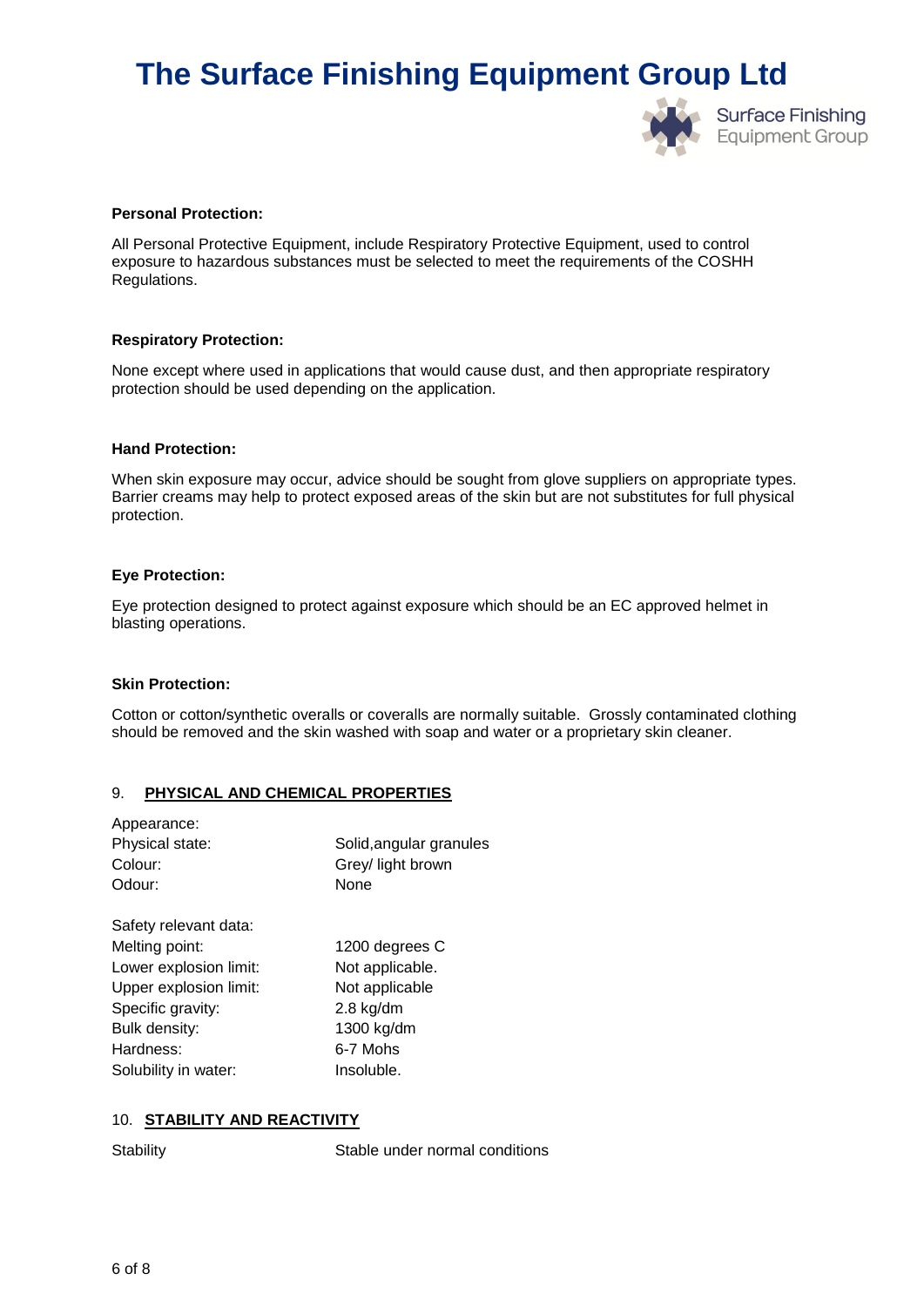

### 11. **TOXICOLOGICAL INFORMATION**

| <b>Acute Toxicity</b>            | No relevant studies identified                                                                                               |
|----------------------------------|------------------------------------------------------------------------------------------------------------------------------|
| Irritancy - Eyes                 | Splashes in the eye may cause irritation and                                                                                 |
|                                  | irreversible local damage                                                                                                    |
| Irritancy - Skin                 | Repeated or prolonged contact with the product may<br>lead to skin irritation                                                |
| Sub-acute/Subchronic Toxicity    | No relevant studies identified.                                                                                              |
| Chronic Toxicity/Carcinogenicity | Appropriate protective measures and good hygiene<br>practices should be followed in order to minimise<br>potential exposure. |
| Genotoxicity                     | No relevant studies identified.                                                                                              |
| Reproductive/Developmental       |                                                                                                                              |
| Toxicity                         | No relevant studies identified                                                                                               |
| Human Data                       | Inhalation over long periods of time may constitute a                                                                        |
|                                  | health hazard                                                                                                                |

#### 12. **ECOLOGICAL INFORMATION**

There is no data available on the product itself. The Air Pollution Control requirements of regulations made under the Environmental Protection Act may apply to the use of this product.

### 13. **DISPOSAL CONSIDERATIONS**

The material in its supplied form is non hazardous inert solid waste and is classified as such under Appendix A section 10 06 01 of the Consolidated European Waste Catalogue EC Landfill Directive ( 16 th July 2004 ),

The disposal of material after it has been used may cause the product to fall into a different category.

### 14. **TRANSPORT INFORMATION**

| <b>UN Number</b>            | Not regulated |
|-----------------------------|---------------|
| ADR/RID substance ID number | Not regulated |
| IMDG.                       | Not regulated |
| Tremcard No. TEC ®          | Not regulated |